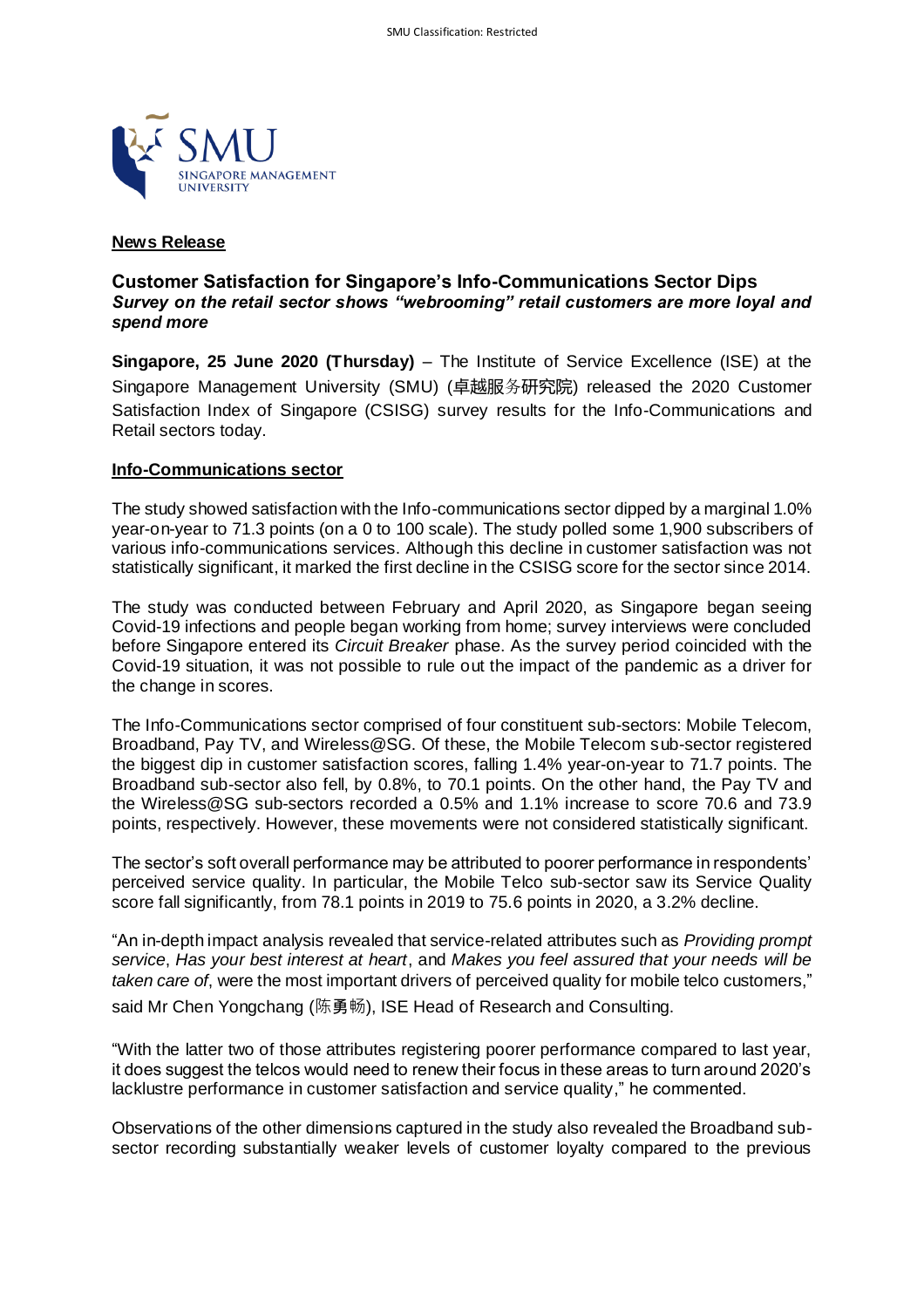year. The sub-sector's Loyalty score fell by 5.4% to 68.9 points, compared to 72.8 points from a year ago.

This weakening in the Broadband sub-sector's Loyalty score was coupled with a marked decrease in the average number of telco services these customers held; the number of services held by a typical Broadband customer fell from an average of 2.4 in 2019 to 1.6 in 2020.

"Analysis has shown that bundling helps customer loyalty," said Mr Chen. "For instance, a typical telco customer with just one service has an average Loyalty score of 70.7 points. This rises to 72.2 points when the customer has three or more services. In effect, customers with more services are more likely to use even more products and services from the business.

"Therefore, the fall in customers' average number of telco services held suggests challenges in the service providers' ability to bundle services and should be an area of concern", he remarked.

Another key finding was from within the Pay TV sub-sector: Compared to the previous year, researchers observed an appreciably larger proportion of customers that have also subscriptions to video streaming services such as Netflix. In 2019, 11.5% of Pay TV customers indicated they had a subscription to a video streaming service. This rose to 40.7% this year.

Mr Chen commented, "Aside from the suggestion of increasing popularity in over-the-top streaming services among Pay TV subscribers, this segment of respondents also saw lower Customer Loyalty scores year-on-year, with a notable 8.8% decline."

### **Retail sector**

In the latest set of Retail sector findings from the annual study, researchers found that customers that did online research for information on the product they intended to purchase before making the actual purchase at a physical brick and mortar store, had higher levels of customer loyalty — 13.4% higher. They also spent significantly more at the retail store, compared to customers that did not do any online search for product information.

The study, which polled local customers of department stores, fashion apparel stores, and supermarkets, showed that survey respondents with this type of pre-purchase behaviour, i.e., webrooming, had a Customer Loyalty score of 74.6 points (on a 0 to 100 scale), compared to 65.7 points for respondents that did not engage in webrooming. These respondents were also more likely to repurchase from the retailer.

In addition, webrooming customers were observed to spend substantially more on average. For instance, customers of department stores that indicated webrooming behaviour spent \$229 on average; whereas department store customers that did not do online research spent just \$81 on average.

"This suggests a powerful potential opportunity for retailers when creating an omnichannel presence. It also dispels the notion that online shopping is a threat to traditional brick and mortar stores," said Ms Neeta Lachmandas (妮塔.拉切曼达斯), ISE Executive Director (执行 总监).

"Aside from the benefits to customer experience and the potential revenue upside, given the challenges posed by the ongoing Covid-19 pandemic, companies can leverage such online webrooming behaviour to offer seamless omnichannel shopping, providing customers with a viable alternative to the physical store experience.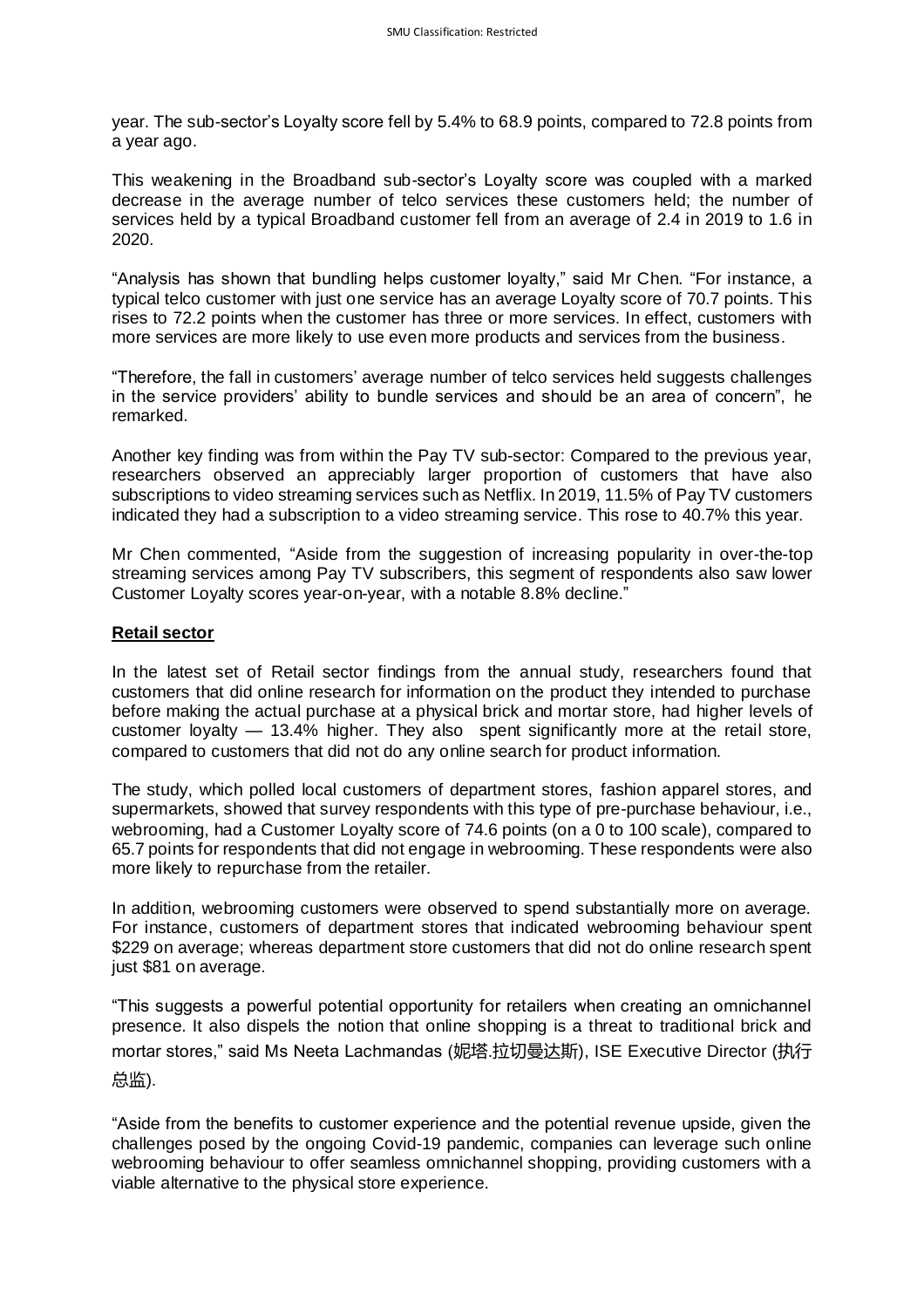"By proactively engaging customers with a curated online showcase, retailers can shape and value-add to the shopping experience. For example, a shopper looking at a shirt on the web catalogue may also be interested in a matching pair of trousers. Such complementary features are clear benefits to both the customer and business, and is something a well-designed website or mobile app can provide in a timely and accurate manner," she added.

The 2020 CSISG study of the Retail sector interviewed 2,579 customers from the Department stores, e-Commerce, Fashion Apparels, and Supermarkets sub-sectors. Interviews were conducted through online survey panels, a change from previous years, which employed faceto-face interviews; no year-on-year performance comparisons were made due to this switch in methodology.

Surveys were conducted primarily between February and March 2020. Similar to the study of the Info-communications sector, this occurred as Singapore began seeing Covid-19 infections and people began working from home. While researchers did not find specific evidence that the Covid-19 pandemic affected the survey findings, it was not possible to completely rule out the impact the pandemic had on the study's findings.

Please refer to Annex A for a background on the CSISG and Annex B for the detailed scores.

\*\*\*